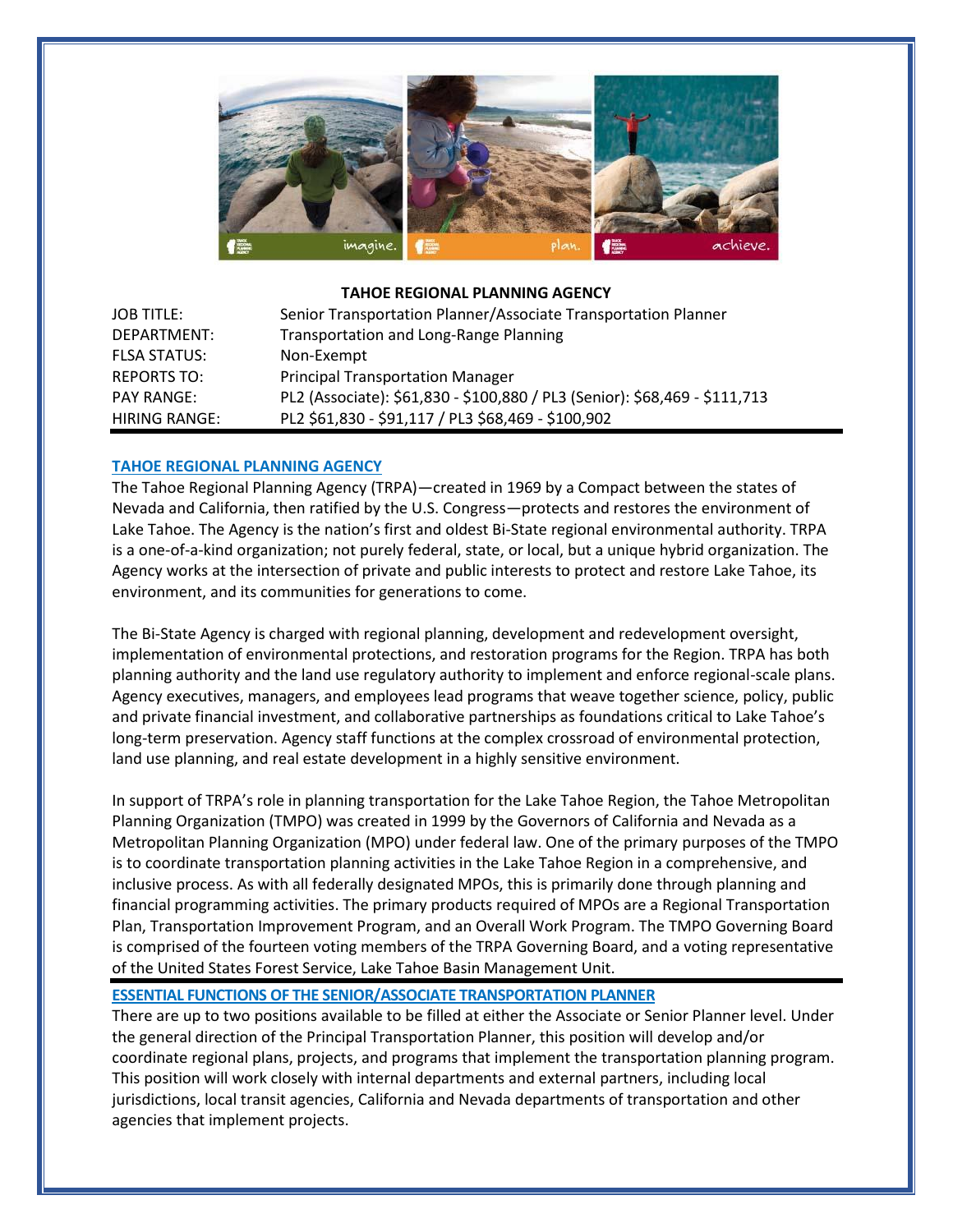Collaboration is essential for success and will require frequent interaction with the public, local jurisdictions, non-profits, and various other partners to carry out the MPO transportation planning process. The ability to work in a dynamic planning environment while ensuring projects and programs support regional transportation goals and policies is required.

The Senior/Associate Transportation Planner responsibilities may include:

- Leading (Senior) or assisting (Associate) with the preparation of regional transportation plans, forecasting used to support transportation planning and analysis, multi-region coordination, subregional corridor planning, and demand management programs;
- Implementing transportation planning tools and techniques including administering MPO regional funding programs, grant preparation and implementation, oversight of the transportation improvement program, and associated project tracking;
- Coordinating measuring and monitoring of the transportation system, including analyzing transportation data and reporting on regional and federal performance measures; and
- Additional responsibilities may include plan writing, grant writing, research, contract and budget management, and supervision (Senior)

## **SPECIFIC RESPONSIBILITIES OF THE SENIOR/ASSOCIATE PLANNER**

- Review plans and projects for consistency with the Regional Plan and Regional Transportation Plan.
- Support planning initiatives such as Regional Transportation Plan (RTP) development and specific supporting plans like the Active Transportation Plan and Equity Plan. This may include presentations to committees and TRPA governing board.
- Establish and oversee data protocols to support regional plan transportation policies under development, the monitoring program, and federal and state DOT coordination related to transportation performance data.
- Support (Associate) and organize/lead (Senior) public outreach and engagement for various transportation projects and programs.
- Manage multiple assigned projects/tasks including effectively scheduling, planning, and prioritizing work.
- Act in a manner consistent with TRPA's goals and objectives as developed by the Governing Board, while providing service of the highest level to our customers- both internal and external.
- Build and maintain strong relationships with local jurisdictions, environmental organizations, business interests, and other agencies.
- Use sound judgment to determine when to make independent decisions and when to seek direction from management or other staff.
- Work on special projects or perform other duties as required.

# **JOB REQUIREMENTS AND QUALIFICATIONS**

### **Education/Training and Experience**

Candidates must have a bachelor's degree in transportation planning, urban planning, environmental science, or similar combined with program management and/or data collection and monitoring, or similar discipline plus six or more years directly related experience for Senior level and three or more years for Associate level. A master's degree in a related field can substitute for two years of directly related experience. Supervisory experience is desired for the Senior level position.

The successful applicant for this position must have knowledge of transportation planning, federal and state transportation requirements, experience in program management, and a firm knowledge of local agency, community, and stakeholder outreach processes. Working knowledge of computer software programs, including Microsoft Office, internet applications, and transportation modeling tools is a plus. Effective oral and written communication, interpersonal, and collaboration skills to build partnerships with the local jurisdictions and state and federal agencies are critical.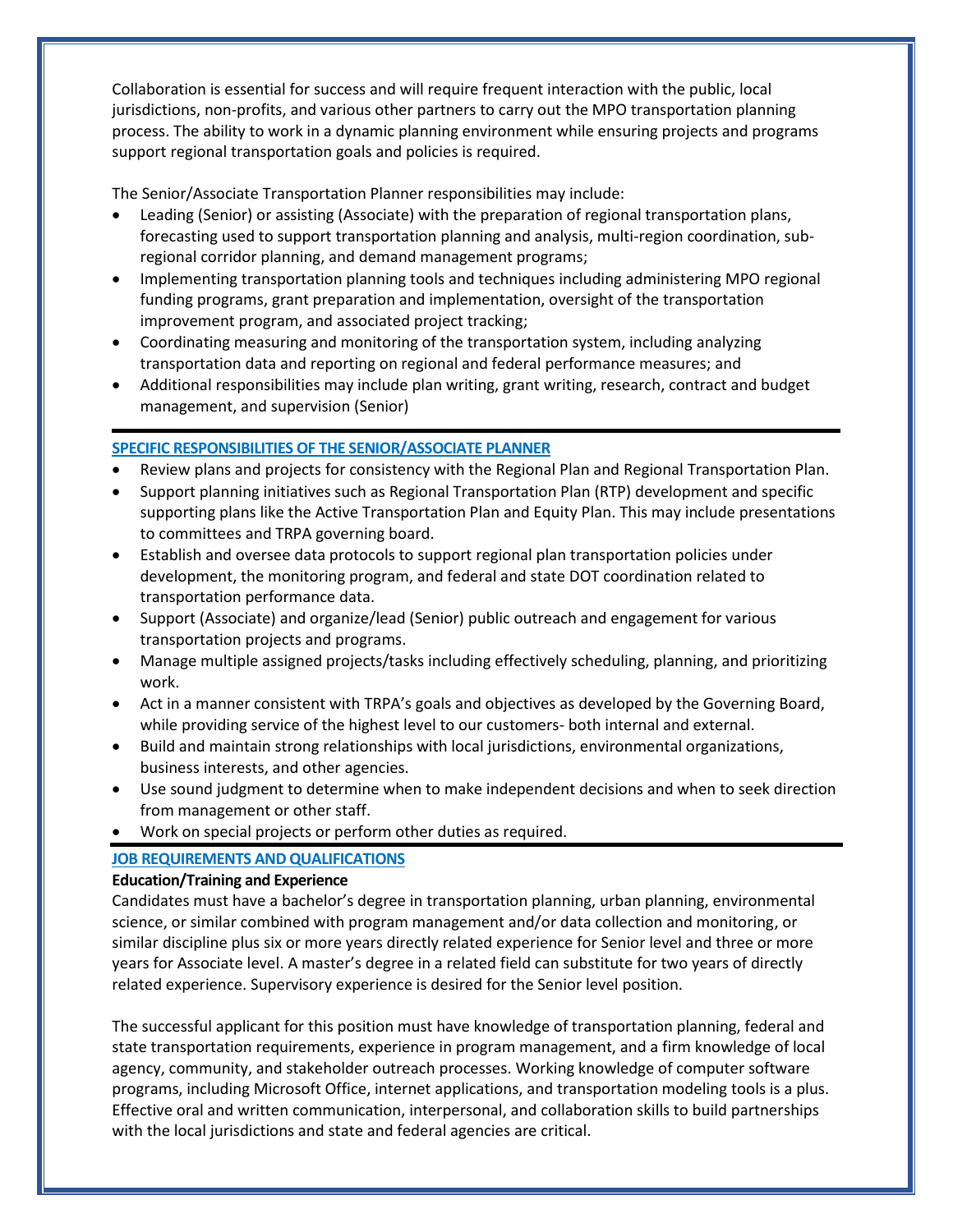### **Knowledge and Skills**

- Program / project funding, implementation, management, facilitation, and leadership skills.
- Comfortable with public outreach, energetic, and can-do attitude.
- Able to educate and build consensus from a variety of stakeholders.
- Continuous improvement mindset.
- Strong critical thinking skills.
- Strong oral and written communication skills.
- Ability to prepare and conduct high quality public presentations.
- Familiarity with federal and state planning and programming requirements is desired.
- Stays current on recent developments, literature, and sources of information related to transportation planning.
- Strong skills in working collaboratively across divisions, departments, and with community members.
- Strong organizational, data and time management skills and situational awareness.
- Working knowledge of TRPA transportation planning documents.
- Working knowledge of local stakeholders, transportation issues, and economic drivers.
- Ability to set and manage budget, volunteers, and consultants.
- Strong skills in analyzing scope, schedule and budget of transportation programs and projects
- Proficient in Microsoft Office (Word, Access, Excel).
- Modern office methods, practices, procedures, and equipment including computer hardware and software necessary for word processing, spreadsheet, graphic programs (knowledge of Adobe Suite programs like Illustrator and Photoshop is a plus).
- Knowledge and proficiency using GIS programs is desired.
- \*\***The majority of our office is currently working remotely, but this position is expected to be in the office for a portion of each week, attend in person meetings around the region, and conduct outreach in the field. Evening and weekend work may be required from time-to-time.**

#### **CORE COMPETENCIES**

- Self-Development
- Critical Thinking and Continuous Improvement
- Collaborative Relationships and Teamwork
- Initiative and Results Focus
- **Communication**
- People Leadership
- Agency Leadership

#### **AGENCY BENEFITS**

The TRPA has a generous benefit package and includes the following:

- 27 days of Paid Time Off (PTO) per year for personal time off, with step increases up to 35 days after sixteen years of employment
- 13 days of paid holidays annually
- Retirement Program. The Agency has three Retirement Plans:
	- Money Purchase Plan. In lieu of Social Security, the Agency contributes a dollar amount equal to 8% of the employee's annual salary toward retirement. This plan has immediate participation and 100% vesting.
	- Supplemental Plan. The Agency contributes approximately 5.54% of the employee's annual salary toward retirement.
	- 457(b) Deferred Compensation Retirement Plan (Voluntary). Employees can contribute up to the maximum allowed by the IRS.